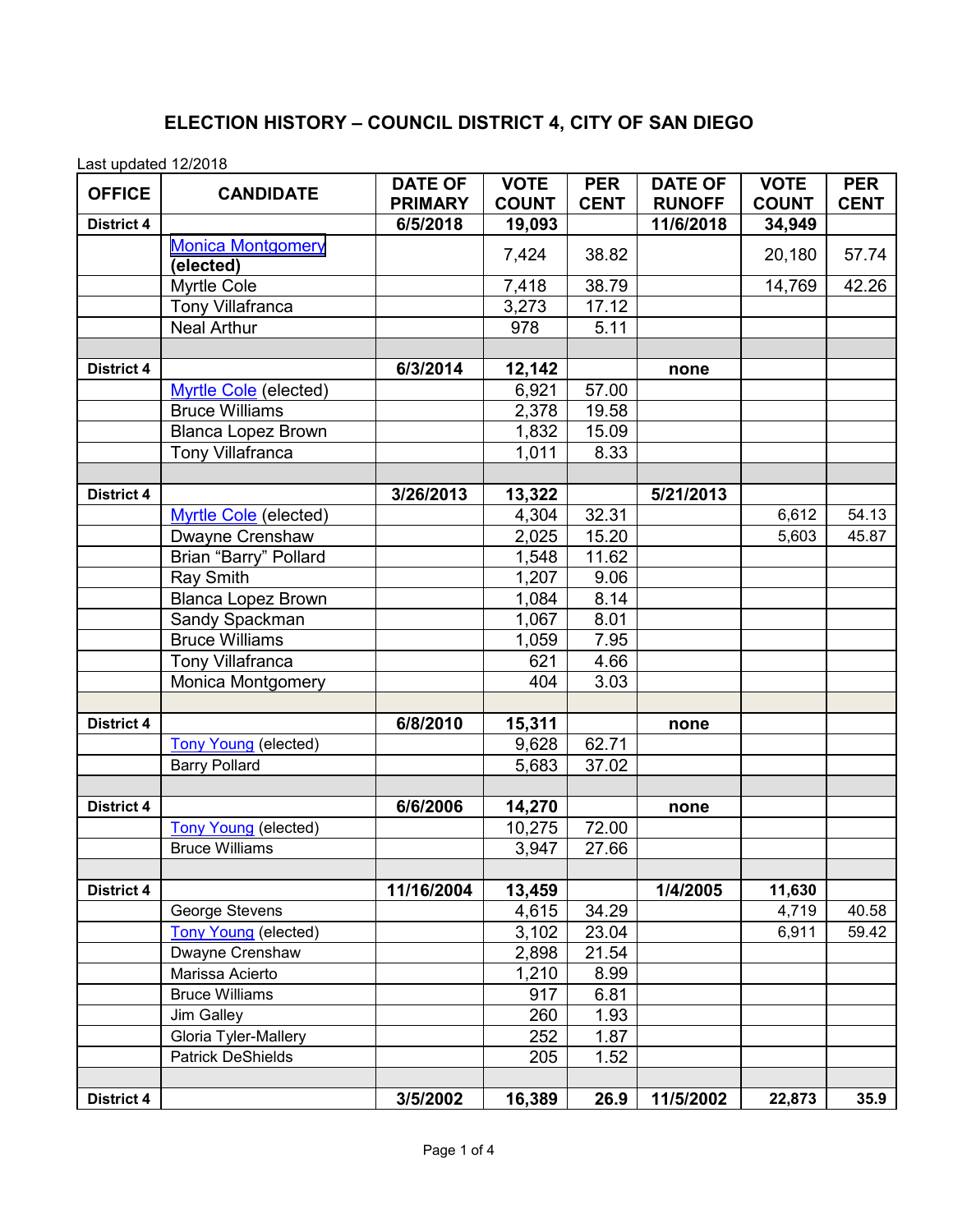|                   |                                   | <b>DATE OF</b> | <b>VOTE</b>  | <b>PER</b>         | <b>DATE OF</b> | <b>VOTE</b>  | <b>PER</b>  |
|-------------------|-----------------------------------|----------------|--------------|--------------------|----------------|--------------|-------------|
| <b>OFFICE</b>     | <b>CANDIDATE</b>                  | <b>PRIMARY</b> | <b>COUNT</b> | <b>CENT</b>        | <b>RUNOFF</b>  | <b>COUNT</b> | <b>CENT</b> |
|                   | <b>Charles L. Lewis (elected)</b> |                | 6,065        | 40.0               |                | 11,965       | 52.3        |
|                   | Dwayne Crenshaw                   |                | 3,481        | 22.9               |                | 10,908       | 47.6        |
|                   | <b>Butch Hubble</b>               |                | 1,655        | 10.9               |                |              |             |
|                   | Marissa Acierto                   |                | 1,134        | 7.4                |                |              |             |
|                   | Fulberto Rodriguez                |                | 971          | 6.4                |                |              |             |
|                   | Tonja McCoy                       |                | 593          | 3.9                |                |              |             |
|                   | Robert Tambuzi                    |                | 501          | 3.3                |                |              |             |
|                   | James Galley                      |                | 450          | 2.9                |                |              |             |
|                   | Oran Brown                        |                | 196          | 1.2                |                |              |             |
|                   | <b>Milton Gale</b>                |                | 97           | 0.6                |                |              |             |
|                   |                                   |                |              |                    |                |              |             |
|                   |                                   |                |              |                    |                |              |             |
|                   |                                   |                |              |                    |                |              |             |
| <b>District 4</b> |                                   | 6/2/1998       | 17,300       |                    | none           |              |             |
|                   | <b>George Stevens (elected)</b>   |                | 12,160       | $\overline{7}0.29$ |                |              |             |
|                   | Jimmie Sober                      |                | 5,140        | 29.71              |                |              |             |
|                   |                                   |                |              |                    |                |              |             |
| <b>District 4</b> |                                   | 9/19/1995      | 11,904       |                    | none           |              |             |
|                   | <b>George Stevens (elected)</b>   |                | 7,273        | 61.10              |                |              |             |
|                   | Shirley Weber                     |                | 4,216<br>415 | 35.42<br>3.49      |                |              |             |
|                   | <b>Ellington Daniels</b>          |                |              |                    |                |              |             |
| District 4        |                                   | 9/17/1991      | 12,989       |                    |                |              |             |
|                   | <b>George Stevens (elected)</b>   |                | 6,781        | 52.21              | none           |              |             |
|                   | <b>Wes Pratt</b>                  |                | 6,208        | 47.79              |                |              |             |
|                   |                                   |                |              |                    |                |              |             |
| <b>District 4</b> |                                   | 9/15/1987      | 10,392       |                    | 11/3/1987      | 165,681      |             |
|                   | George L. Stevens                 |                | 3,616        | 34.80              |                | 42,266       | 25.51       |
|                   | <b>Wes Pratt</b> (elected)        |                | 2,630        | 25.31              |                | 123,415      | 74.49       |
|                   | <b>Marla Marshall</b>             |                | 2,107        | 20.28              |                |              |             |
|                   | Warren A. Nielsen                 |                | 1,270        | 12.22              |                |              |             |
|                   | De De McClure                     |                | 475          | 4.57               |                |              |             |
|                   | <b>Robert Maestas</b>             |                | 154          | 1.48               |                |              |             |
|                   | Richard Tip Calvin Jr.            |                | 72           | .69                |                |              |             |
|                   | Gloria Tyler-Mallery              |                | 68           | .65                |                |              |             |
|                   |                                   |                |              |                    |                |              |             |
| <b>District 4</b> |                                   | 9/20/1983      | 10,321       |                    | 11/8/1983      | 154,410      |             |
|                   | William Jones (elected)           |                | 7,109        | 68.88              |                | 101,472      | 65.72       |
|                   | <b>Mike Garrett</b>               |                | 2,170        | 21.03              |                | 52,938       | 34.28       |
|                   | Ardelia "De De" McClure           |                | 1,042        | 10.10              |                |              |             |
|                   |                                   |                |              |                    |                |              |             |
| District 4        | <b>William Jones</b>              | 12/20/1982     | Appointed    |                    |                |              |             |
|                   |                                   |                |              |                    |                |              |             |
| District 4        |                                   | 9/18/1979      | 9,679        |                    | 11/6/1979      | 141,450      |             |
|                   | Leon Williams (elected)           |                | 5,846        | 60.40              |                | 83,624       | 59.12       |
|                   | Norma Freeman                     |                | 2,511        | 25.94              |                | 57,826       | 40.88       |
|                   | Roland Holmes                     |                | 1,322        | 13.66              |                |              |             |
|                   |                                   |                |              |                    |                |              |             |
| District 4        |                                   | 9/16/1975      | 9,330        |                    | 11/4/1975      | 126,425      |             |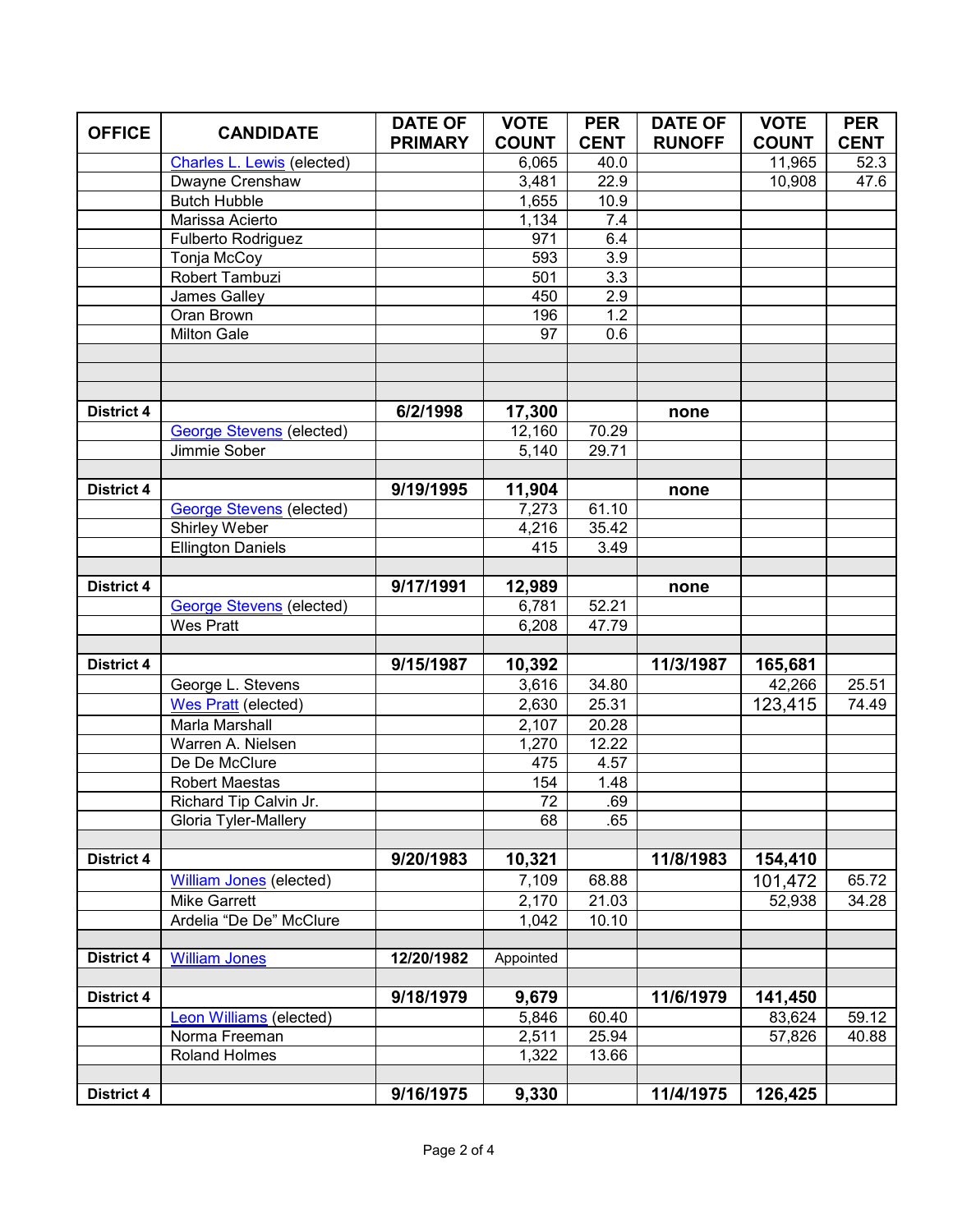|                   |                                                                         | <b>DATE OF</b> | <b>VOTE</b>  | <b>PER</b>  | <b>DATE OF</b> | <b>VOTE</b>  | <b>PER</b>  |
|-------------------|-------------------------------------------------------------------------|----------------|--------------|-------------|----------------|--------------|-------------|
| <b>OFFICE</b>     | <b>CANDIDATE</b>                                                        | <b>PRIMARY</b> | <b>COUNT</b> | <b>CENT</b> | <b>RUNOFF</b>  | <b>COUNT</b> | <b>CENT</b> |
|                   | <b>Leon Williams (elected)</b>                                          |                | 4,991        | 53.49       |                | 77,098       | 60.98       |
|                   | Jesse Albritten                                                         |                | 1,269        | 13.60       |                | 49,327       | 39.02       |
|                   | <b>Glen Cornist</b>                                                     |                | 1,033        | 11.07       |                |              |             |
|                   | Evelyn V. Jackson                                                       |                | 1,004        | 10.76       |                |              |             |
|                   | Jackie Meshack                                                          |                | 727          | 7.79        |                |              |             |
|                   | Fred L. Walton                                                          |                | 306          | 3.28        |                |              |             |
|                   |                                                                         |                |              |             |                |              |             |
| <b>District 4</b> |                                                                         | 9/21/1971      | 15,910       |             | 11/2/1971      | 174,202      |             |
|                   | Leon L. Williams (elected)                                              |                | 9,612        | 60.41       |                | 105,826      | 60.75       |
|                   | <b>Art Akers</b>                                                        |                | 4,117        | 25.88       |                | 68,376       | 39.25       |
|                   | Thomas H. McPhatter Jr.                                                 |                | 2,181        | 13.71       |                |              |             |
|                   |                                                                         |                |              |             |                |              |             |
|                   |                                                                         |                |              |             |                |              |             |
| <b>District 4</b> |                                                                         | 9/16/1969      | 7,663        |             | 11/4/1969      | 104,757      |             |
|                   | Leon L. Williams (elected)                                              |                | 5,605        | 73.14       |                | 63,392       | 60.51       |
|                   | <b>Art Akers</b>                                                        |                | 1,639        | 21.39       |                | 41,365       | 39.49       |
|                   | <b>Bob Jewell</b>                                                       |                | 419          | 5.47        |                |              |             |
|                   |                                                                         |                |              |             |                |              |             |
| <b>District 4</b> | Leon L. Williams                                                        | 1/7/1969       | Appointed    |             |                |              |             |
|                   |                                                                         |                |              |             |                |              |             |
| <b>District 4</b> |                                                                         | 9/19/1967      | 12,402       |             | 11/7/1967      | 137,315      |             |
|                   | Tom Hom (elected)                                                       |                | 8,462        | 68.23       |                | 117,781      | 85.77       |
|                   | Jesse L. Albritten                                                      |                | 1,985        | 16.01       |                | 19,534       | 14.23       |
|                   | Mike Amador Jr.                                                         |                | 1,241        | 10.01       |                |              |             |
|                   | Oscar W. Wakefield Jr.                                                  |                | 714          | 5.76        |                |              |             |
|                   |                                                                         |                |              |             |                |              |             |
| <b>District 4</b> | Tom Hom (redistricting ordinance<br>O-9119 moved CM Hom from District 5 | 12/6/1965      |              |             |                |              |             |
|                   | to District 4)                                                          |                |              |             |                |              |             |
|                   |                                                                         |                |              |             |                |              |             |
| <b>District 4</b> |                                                                         | 3/14/1961      | 14,357       |             | 4/18/1961      | 85,456       |             |
|                   | Allen Hitch (elected)                                                   |                | 6,887        | 47.97       |                | 50,395       | 58.97       |
|                   | George Kerrigan                                                         |                | 4,229        | 29.46       |                | 35,061       | 41.03       |
|                   | Robert W. Thornberg                                                     |                | 2,511        | 17.49       |                |              |             |
|                   | George F. Pearson                                                       |                | 730          | 5.08        |                |              |             |
|                   |                                                                         |                |              |             |                |              |             |
| <b>District 4</b> |                                                                         | 3/12/1957      | 10,426       |             | 4/16/1957      | 54,568       |             |
|                   | George Kerrigan (elected)                                               |                | 7,651        | 73.38       |                | 36,494       | 66.88       |
|                   | Pauline H. Munyon                                                       |                | 1,809        | 17.35       |                | 18,074       | 33.12       |
|                   | Bernard F. Krezmer                                                      |                | 966          | 9.27        |                |              |             |
|                   |                                                                         |                |              |             |                |              |             |
| <b>District 4</b> |                                                                         | 3/10/1953      | 9,170        |             | 4/21/1953      | 50,840       |             |
|                   | George Kerrigan (elected)                                               |                | 5,103        | 55.65       |                | 28,353       | 55.77       |
|                   | Harvey B. Tyndall                                                       |                | 4,067        | 44.35       |                | 22,487       | 44.23       |
|                   |                                                                         |                |              |             |                |              |             |
| District 4        |                                                                         | 3/8/1949       | 7,529        |             | 4/19/1949      | 52,963       |             |
|                   | George Kerrigan (elected)                                               |                | 2,625        | 34.87       |                | 32,539       | 61.44       |
|                   | Arthur S. Leitch                                                        |                | 1,964        | 26.09       |                | 20,424       | 28.56       |
|                   | George J. Lapthorne                                                     |                | 1,683        | 22.35       |                |              |             |
|                   | James C. Halsey                                                         |                | 1,257        | 16.70       |                |              |             |